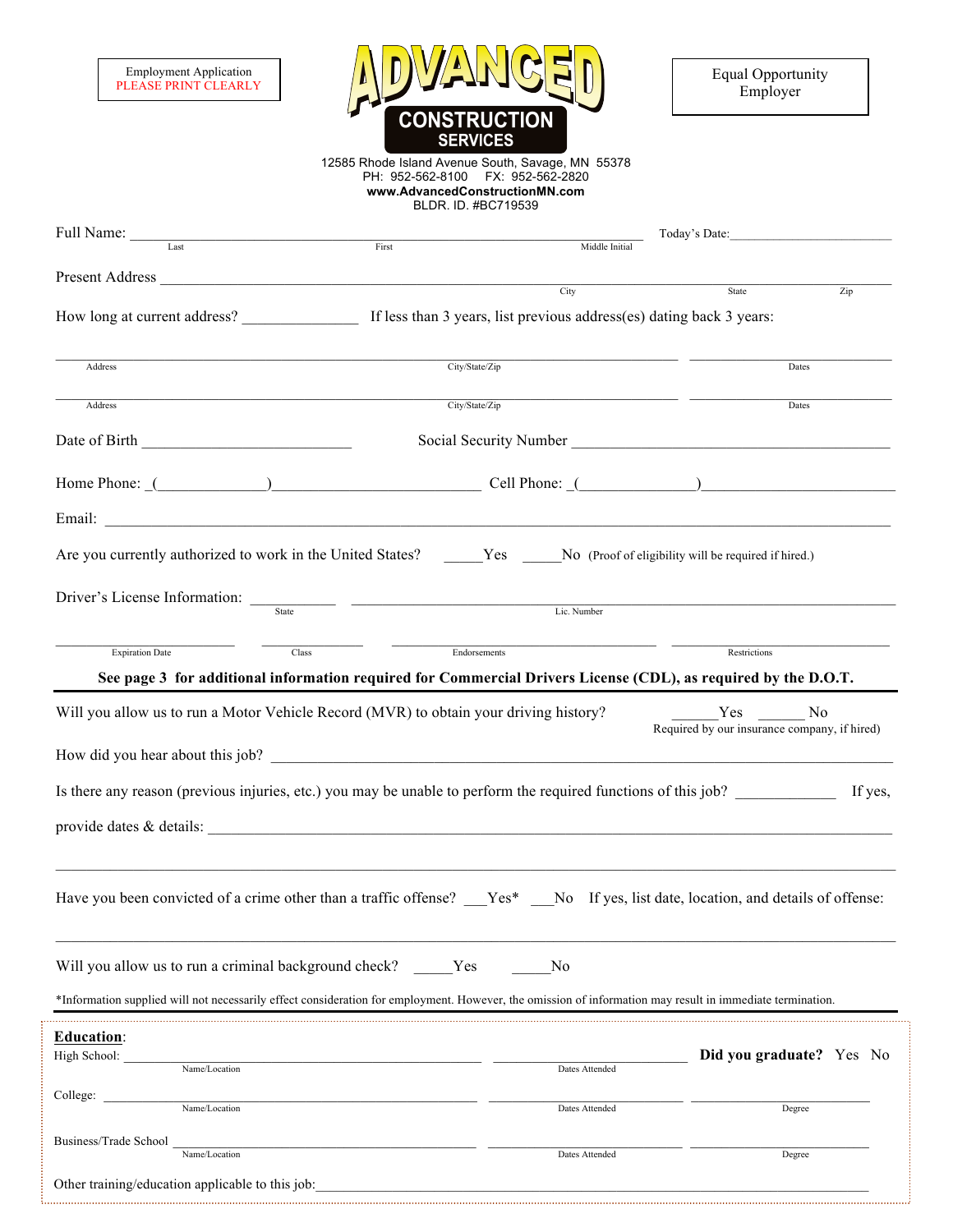| Previous Employment (at least the last 3 years)                                                                                                                                                                                                             |                                                                                                                                                                                                                                |                     |
|-------------------------------------------------------------------------------------------------------------------------------------------------------------------------------------------------------------------------------------------------------------|--------------------------------------------------------------------------------------------------------------------------------------------------------------------------------------------------------------------------------|---------------------|
|                                                                                                                                                                                                                                                             |                                                                                                                                                                                                                                |                     |
| <u> The Communication of the Communication of the Communication of the Communication of the Communication of the Communication of the Communication of the Communication of the Communication of the Communication of the Commun</u><br>Dates $(from - to)$ | <b>Employer Name</b>                                                                                                                                                                                                           | Address             |
|                                                                                                                                                                                                                                                             |                                                                                                                                                                                                                                |                     |
|                                                                                                                                                                                                                                                             |                                                                                                                                                                                                                                |                     |
|                                                                                                                                                                                                                                                             |                                                                                                                                                                                                                                |                     |
|                                                                                                                                                                                                                                                             | Reason for leaving: 1992. The second state of the second state of the second state of the second state of the second state of the second state of the second state of the second state of the second state of the second state |                     |
|                                                                                                                                                                                                                                                             |                                                                                                                                                                                                                                |                     |
| Dates $(from - to)$                                                                                                                                                                                                                                         | <b>Employer Name</b>                                                                                                                                                                                                           | <b>Address</b>      |
|                                                                                                                                                                                                                                                             |                                                                                                                                                                                                                                |                     |
|                                                                                                                                                                                                                                                             |                                                                                                                                                                                                                                |                     |
|                                                                                                                                                                                                                                                             |                                                                                                                                                                                                                                |                     |
|                                                                                                                                                                                                                                                             | Reason for leaving:                                                                                                                                                                                                            |                     |
| Dates (from $-$ to)                                                                                                                                                                                                                                         | <b>Employer Name</b>                                                                                                                                                                                                           | <b>Address</b>      |
|                                                                                                                                                                                                                                                             |                                                                                                                                                                                                                                |                     |
|                                                                                                                                                                                                                                                             |                                                                                                                                                                                                                                |                     |
|                                                                                                                                                                                                                                                             | ,我们也不能在这里的时候,我们也不能在这里的时候,我们也不能不能不能不能不能不能不能不能不能不能不能不能不能不能不能。""我们不能不能不能不能不能不能不能不能不能                                                                                                                                              |                     |
|                                                                                                                                                                                                                                                             | Reason for leaving: example, the state of the state of the state of the state of the state of the state of the state of the state of the state of the state of the state of the state of the state of the state of the state o |                     |
|                                                                                                                                                                                                                                                             | NOTE: Information may be used, and previous employers will be contacted, to investigate safety performance history information as required by the DOT.                                                                         |                     |
|                                                                                                                                                                                                                                                             | Please list any additional skills or experience applicable to this job or the construction industry (knowledge of tools, etc.):                                                                                                |                     |
|                                                                                                                                                                                                                                                             |                                                                                                                                                                                                                                |                     |
|                                                                                                                                                                                                                                                             |                                                                                                                                                                                                                                |                     |
|                                                                                                                                                                                                                                                             |                                                                                                                                                                                                                                |                     |
|                                                                                                                                                                                                                                                             |                                                                                                                                                                                                                                |                     |
|                                                                                                                                                                                                                                                             | References                                                                                                                                                                                                                     |                     |
| Name                                                                                                                                                                                                                                                        | Company/Relationship                                                                                                                                                                                                           | <b>Phone Number</b> |
|                                                                                                                                                                                                                                                             |                                                                                                                                                                                                                                |                     |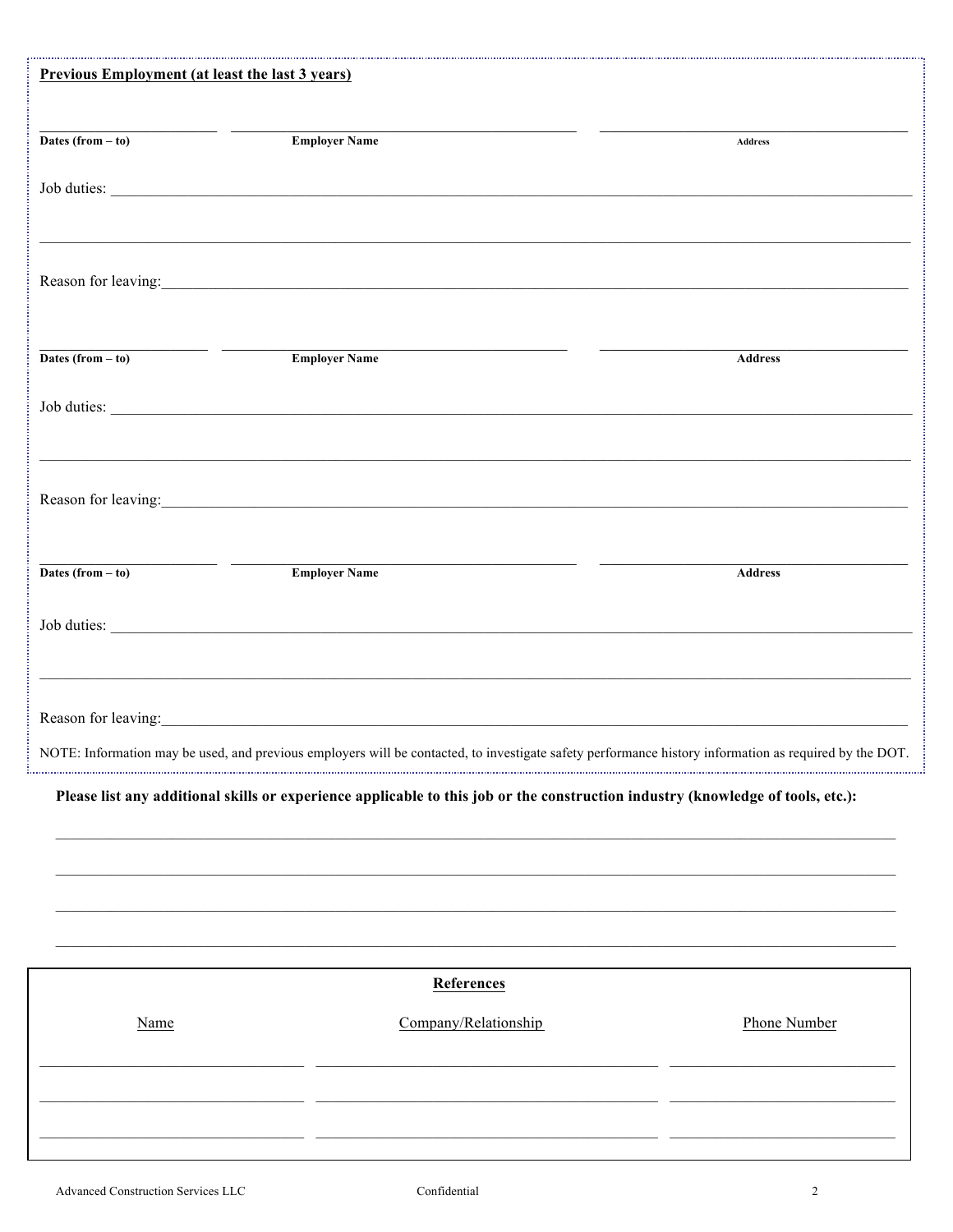**At Advanced Construction Services LLC, driving our heavy duty trucks requires a Commercial Drivers License (CDL). If you do not have a CDL, you will be encouraged to obtain one, and we will assist you in this process if you are eligible. In addition to the information previously provided, the US Department of Transportation (D.O.T.) requires the following information be obtained from individuals applying for jobs which may require a CDL.**

List the nature and extent of your experience in the operation of motor vehicles, including the type of equipment (such as buses, trucks, truck tractors, semi-trailers, full trailers, and pole trailers) which you have operated:

\_\_\_\_\_\_\_\_\_\_\_\_\_\_\_\_\_\_\_\_\_\_\_\_\_\_\_\_\_\_\_\_\_\_\_\_\_\_\_\_\_\_\_\_\_\_\_\_\_\_\_\_\_\_\_\_\_\_\_\_\_\_\_\_\_\_\_\_\_\_\_\_\_\_\_\_\_\_\_\_\_\_\_\_\_\_\_\_\_\_\_\_\_\_\_\_\_\_\_\_\_\_\_\_\_\_\_\_

\_\_\_\_\_\_\_\_\_\_\_\_\_\_\_\_\_\_\_\_\_\_\_\_\_\_\_\_\_\_\_\_\_\_\_\_\_\_\_\_\_\_\_\_\_\_\_\_\_\_\_\_\_\_\_\_\_\_\_\_\_\_\_\_\_\_\_\_\_\_\_\_\_\_\_\_\_\_\_\_\_\_\_\_\_\_\_\_\_\_\_\_\_\_\_\_\_\_\_\_\_\_\_\_\_\_\_\_

\_\_\_\_\_\_\_\_\_\_\_\_\_\_\_\_\_\_\_\_\_\_\_\_\_\_\_\_\_\_\_\_\_\_\_\_\_\_\_\_\_\_\_\_\_\_\_\_\_\_\_\_\_\_\_\_\_\_\_\_\_\_\_\_\_\_\_\_\_\_\_\_\_\_\_\_\_\_\_\_\_\_\_\_\_\_\_\_\_\_\_\_\_\_\_\_\_\_\_\_\_\_\_\_\_\_\_\_

List all motor vehicle accidents in which you were involved during the previous 3 years. Specify date and nature of each accident and any fatalities or personal injuries it caused:

\_\_\_\_\_\_\_\_\_\_\_\_\_\_\_\_\_\_\_\_\_\_\_\_\_\_\_\_\_\_\_\_\_\_\_\_\_\_\_\_\_\_\_\_\_\_\_\_\_\_\_\_\_\_\_\_\_\_\_\_\_\_\_\_\_\_\_\_\_\_\_\_\_\_\_\_\_\_\_\_\_\_\_\_\_\_\_\_\_\_\_\_\_\_\_\_\_\_\_\_\_\_\_\_\_\_\_\_

\_\_\_\_\_\_\_\_\_\_\_\_\_\_\_\_\_\_\_\_\_\_\_\_\_\_\_\_\_\_\_\_\_\_\_\_\_\_\_\_\_\_\_\_\_\_\_\_\_\_\_\_\_\_\_\_\_\_\_\_\_\_\_\_\_\_\_\_\_\_\_\_\_\_\_\_\_\_\_\_\_\_\_\_\_\_\_\_\_\_\_\_\_\_\_\_\_\_\_\_\_\_\_\_\_\_\_\_

 $\_$  , and the set of the set of the set of the set of the set of the set of the set of the set of the set of the set of the set of the set of the set of the set of the set of the set of the set of the set of the set of th

\_\_\_\_\_\_\_\_\_\_\_\_\_\_\_\_\_\_\_\_\_\_\_\_\_\_\_\_\_\_\_\_\_\_\_\_\_\_\_\_\_\_\_\_\_\_\_\_\_\_\_\_\_\_\_\_\_\_\_\_\_\_\_\_\_\_\_\_\_\_\_\_\_\_\_\_\_\_\_\_\_\_\_\_\_\_\_\_\_\_\_\_\_\_\_\_\_\_\_\_\_\_\_\_\_\_\_\_

 $\_$  , and the set of the set of the set of the set of the set of the set of the set of the set of the set of the set of the set of the set of the set of the set of the set of the set of the set of the set of the set of th

\_\_\_\_\_\_\_\_\_\_\_\_\_\_\_\_\_\_\_\_\_\_\_\_\_\_\_\_\_\_\_\_\_\_\_\_\_\_\_\_\_\_\_\_\_\_\_\_\_\_\_\_\_\_\_\_\_\_\_\_\_\_\_\_\_\_\_\_\_\_\_\_\_\_\_\_\_\_\_\_\_\_\_\_\_\_\_\_\_\_\_\_\_\_\_\_\_\_\_\_\_\_\_\_\_\_\_\_

List all violations of motor vehicle laws or ordinances (other than violations involving only parking) of which you were convicted or forfeited bond or collateral during the previous 3 years:

**This certifies that this application was completed by me, and that all entries on it and information in it are true and complete to the best of my knowledge.**

**Date Date Applicant's Signature** 

Office Use Only: Hire Date\_\_\_\_\_\_\_\_\_\_\_\_\_\_\_\_\_\_\_\_\_ Start Date\_\_\_\_\_\_\_\_\_\_\_\_\_\_\_\_\_\_\_\_\_\_\_\_ Starting Wage\_\_\_\_\_\_\_\_\_\_\_\_\_\_\_\_\_\_\_\_

**\_\_\_\_\_\_\_\_\_\_\_\_\_\_\_\_\_\_\_\_\_\_\_\_\_\_\_\_\_\_\_\_\_\_\_\_ \_\_\_\_\_\_\_\_\_\_\_\_\_\_\_\_\_\_\_\_\_\_\_\_\_\_\_\_\_\_\_\_\_\_\_\_\_\_\_\_\_\_\_\_\_\_\_\_\_\_\_\_\_\_\_\_**